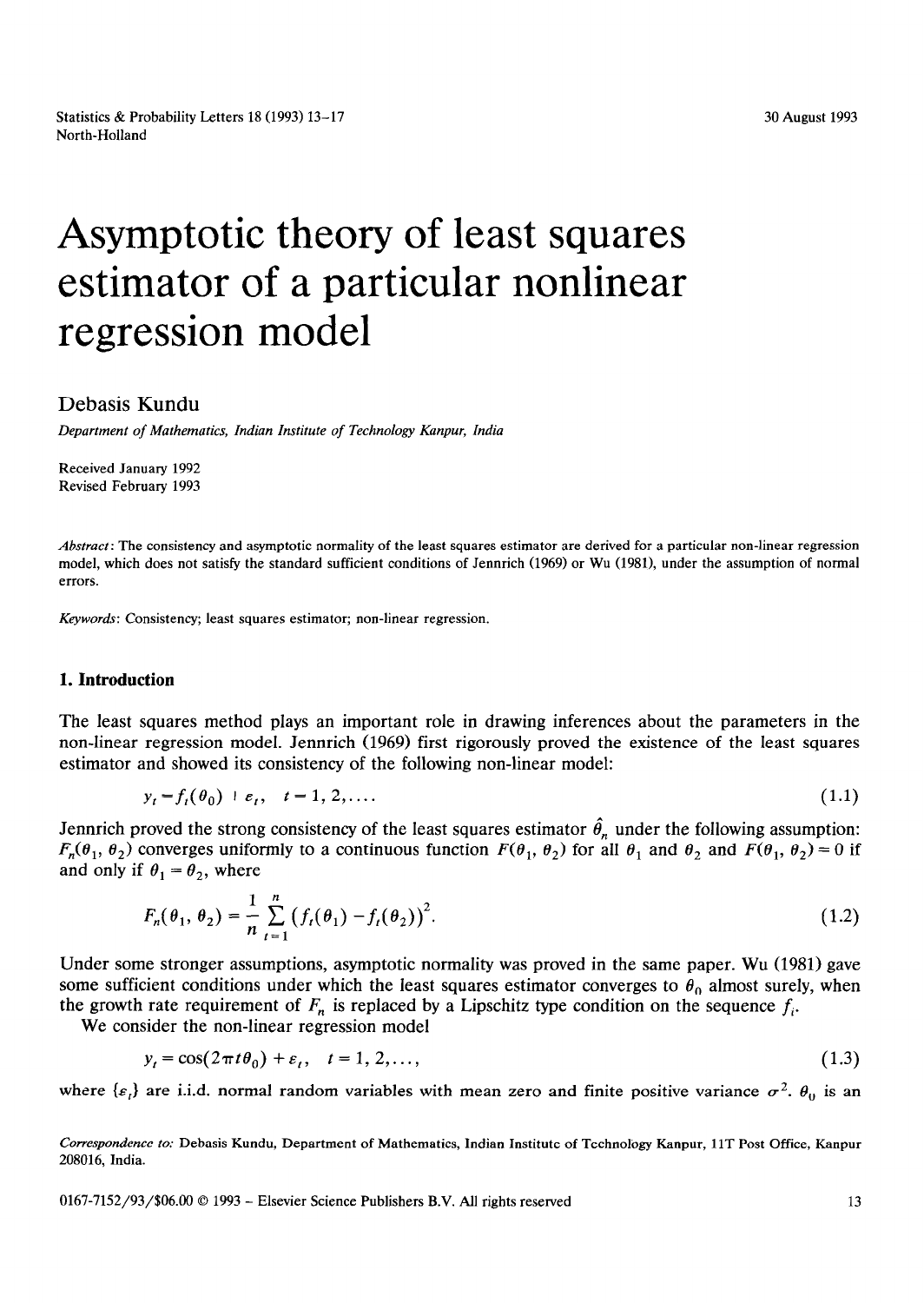Volume 18, Number 1 **STATISTICS & PROBABILITY LETTERS** 30 August 1993

interior point of [0, 0.5]. In this situation  $F_n(\theta_1, \theta_2)$  doesn't converge uniformly to a continuous function nor does it satisfy Wu's Lipschitz type condition. This is an important, well studied model in time series analysis. See for example the recent work of Rice and Rosenblatt (1988) or Hannan (1973). However, the direct proof of the consistency of the least squares estimator has been established. The aim of this paper is to give a direct proof of the consistency of the least squares estimator of the model (1.3) and to show its asymptotic normality under the assumption of the Gaussian error. Some relaxation of the normality assumption of the error is possible.

#### 2. **Consistency of the least squares estimator** (LSE)

Let  $\hat{\theta}_n$  be a least square estimator of  $\theta$  obtained by minimizing

$$
Q_n(\theta) = \sum_{t=1}^n \left( y_t - \cos(2\pi t\theta) \right)^2.
$$
 (2.1)

To prove  $\hat{\theta}_n$  is a strongly consistent estimator of  $\theta$ , it is enough to prove that

$$
\liminf_{\|\theta-\theta_0\|>\delta} \frac{1}{n} \{Q_n(\theta)-Q_n(\theta_0)\}>0 \quad \text{a.s.}
$$
\n(2.2)

for all  $\delta > 0$  (Wu, 1981). Now

$$
\frac{1}{n} (Q_n(\theta) - Q_n(\theta_0)) = \frac{1}{n} \sum_{t=1}^n \left\{ (y_t - \cos(2\pi t\theta))^2 - \varepsilon_t^2 \right\}
$$

$$
= \frac{1}{n} \sum_{t=1}^n \left( \cos(2\pi t\theta_0) - \cos(2\pi t\theta) \right)^2
$$

$$
+ \frac{2}{n} \sum_{t=1}^n \varepsilon_t (\cos(2\pi t\theta_0) - \cos(2\pi t\theta)).
$$
(2.3)

Consider

$$
4\sum_{t=1}^{n} (\cos(2\pi t\theta_0) - \cos(2\pi t\theta))^2
$$
  
= 
$$
\sum_{t=1}^{n} (e^{i2\pi t\theta_0} + e^{-i2\pi t\theta_0} - e^{i2\pi t\theta} - e^{-i2\pi t\theta})^2
$$
  
= 
$$
\sum_{t=1}^{n} (4 + e^{i4\pi t\theta_0} - 2 e^{i2\pi t(\theta + \theta_0)} + e^{-i4\pi t\theta} + e^{i4\pi t\theta} + e^{-i4\pi t\theta_0}
$$
  

$$
-2 e^{i2\pi t(\theta - \theta_0)} - 2 e^{-i2\pi t(\theta + \theta_0)} - 2 e^{-i2\pi t(\theta - \theta_0)}.
$$
 (2.4)

Clearly

$$
\liminf_{\|\theta-\theta_0\|>\delta} \frac{1}{n} \sum_{t=1}^n \left(\cos(2\pi t \theta_0) - \cos(2\pi t \theta)\right)^2 > 0 \tag{2.5}
$$

for any fixed  $\delta > 0$ . Since  $(1/n)\sum_{i=1}^{n} \epsilon_i \cos(2\pi t \theta_0)$  converges to zero almost surely, (2.2) follows if we can prove that  $\sup_{\theta} (1/n) \sum_{t=1}^{n} \varepsilon_t \cos(2\pi t \theta)$  converges to zero almost surely.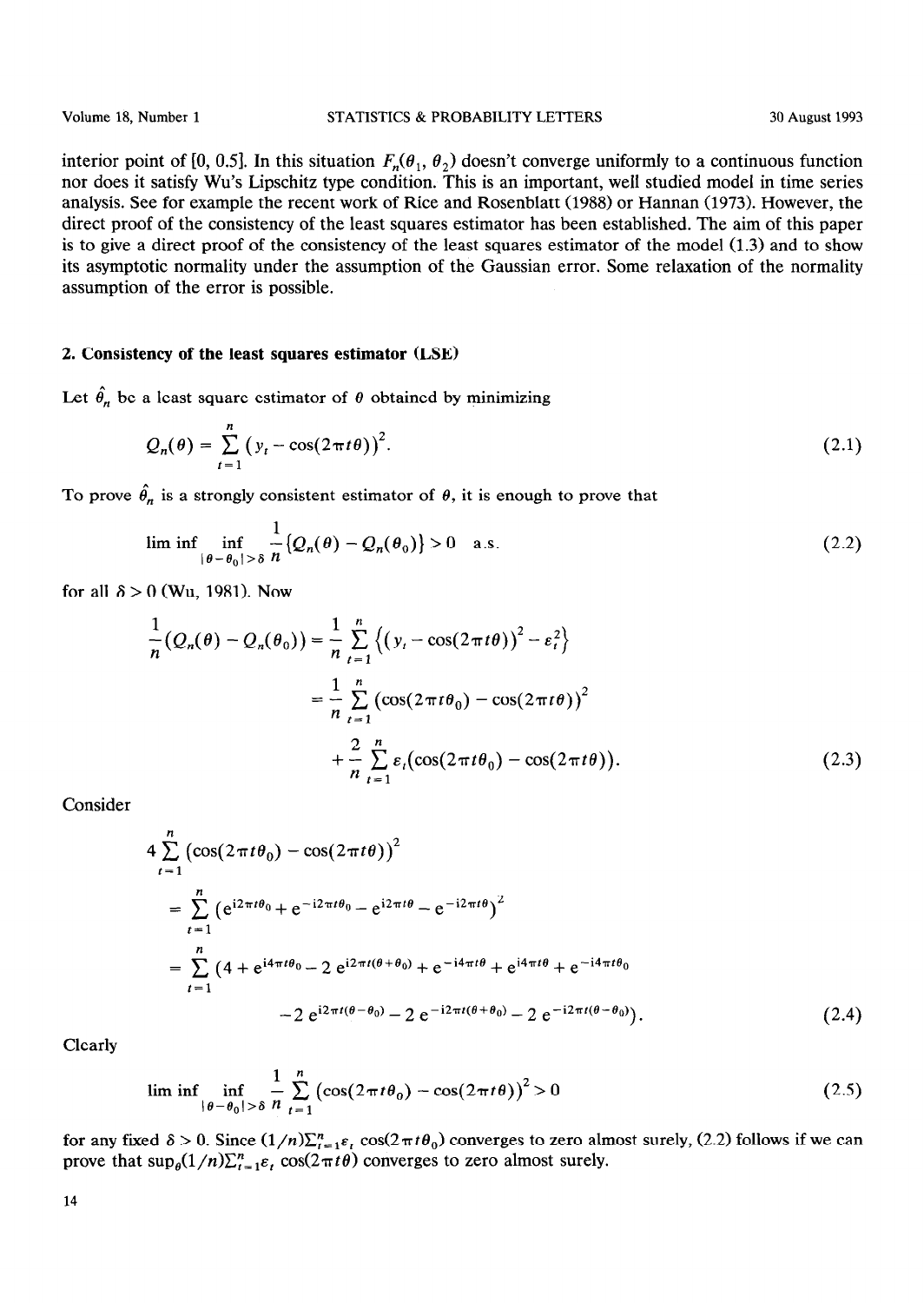Let  $A_K$  be a set which contains the points  $\left\{\frac{1}{K^2}, \frac{2}{K^2}, \ldots, \left[\frac{1}{2}K^2\right] / K^2\right\}$  for  $K = 2, 3, \ldots$  It is known that if Z is distributed as normal random variable with mean zero and variance  $a^2$ , then for large n and for any given  $\epsilon > 0$ , there exist a  $c > 0$ , such that

$$
P\{|Z| > \varepsilon n\} \leqslant e^{-cn^2/a^2}.\tag{2.6}
$$

Therefore given  $\epsilon > 0$ , there exist a  $c > 0$ , such that

$$
P\left(\left|\frac{1}{n}\sum_{t=1}^{n}\varepsilon_{t}\cos(2\pi t\theta)\right|>\varepsilon\right)\leq e^{-cn}\tag{2.7}
$$

and

$$
P\left\{\sup_{\theta \in A_n} \left| \frac{1}{n} \sum_{t=1}^n \varepsilon_t \cos(2\pi t \theta) \right| > \varepsilon \right\} \le n^2 e^{-cn}.
$$
 (2.8)

Since  $\sum_{n=1}^{\infty} n^2 e^{-cn} < \infty$ , therefore it follows from the Borell-Cantelli lemma that

$$
\sup_{\theta \in A_n} \frac{1}{n} \sum_{t=1}^n \varepsilon_t \cos(2\pi t \theta) \to 0 \quad \text{a.s.}
$$
\n(2.9)

Now for any  $\alpha$  in [0, 0.5] there exists a  $\beta$  in  $A_n$  such that  $|\alpha - \beta| \le n^{-2}$ . Therefore

$$
\frac{1}{n} \left| \sum_{t=1}^{n} \varepsilon_t (\cos(2\pi t \alpha) - \cos(2\pi t \beta)) \right| \le \frac{1}{n} \sum_{t=1}^{n} |\varepsilon_t| |\cos(2\pi t \alpha) - \cos(2\pi t \beta)|
$$
  

$$
\le \frac{1}{n} 2\pi \sum_{t=1}^{n} |\varepsilon_t| |t(\alpha - \beta)|
$$
  

$$
\le 2\pi \frac{1}{n^2} \sum_{t=1}^{n} |\varepsilon_t| \to 0 \quad \text{a.s.}
$$
 (2.10)

Therefore we can conclude that

$$
\sup_{\theta} \frac{1}{n} \sum_{t=1}^{n} \varepsilon_t \cos(2\pi t \theta) \to 0 \quad \text{a.s.}
$$
 (2.11)

Finally we can state our result as a theorem.

**Theorem 2.1.** *If*  $\hat{\theta}_n$  *is a least square estimator of the non-linear regression model* (1.3) *then it is a strongly consistent estimator of*  $\theta_0$ .  $\Box$ 

#### *3.* **Asymptotic normality**

Since  $Q_n(\theta)$  is defined as in (2.1), therefore

$$
Q'_n(\hat{\theta}_n) - Q'_n(\theta_0) = (\hat{\theta}_n - \theta_0)Q''(\tilde{\theta}_n)
$$
\n(3.1)

where  $Q'_n(\hat{\theta}_n) = 0$ , implies that

$$
\hat{\theta}_n - \theta_0 = -Q_n(\theta_0) / Q_n''(\tilde{\theta}_n). \tag{3.2}
$$

1.5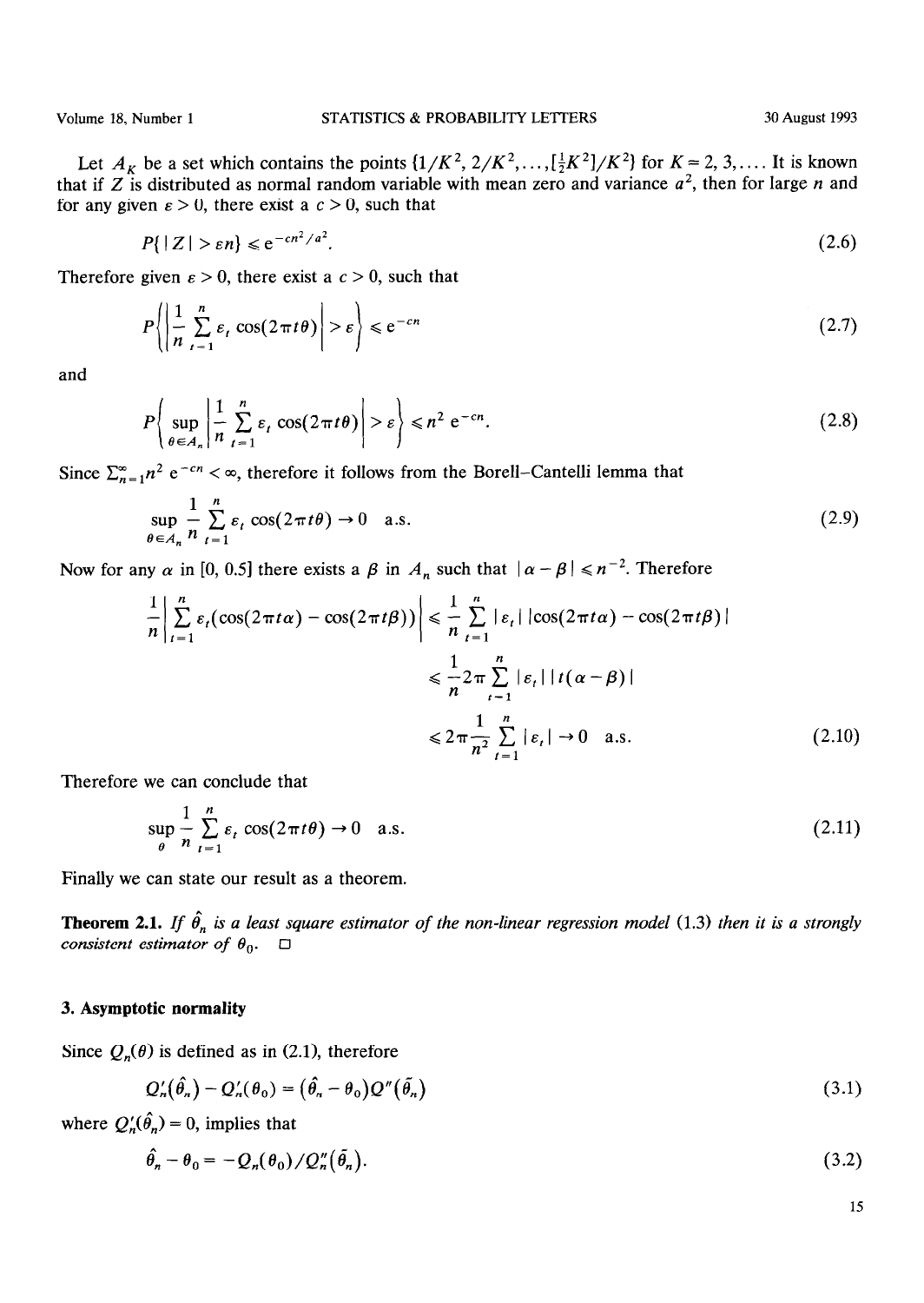Since  $\hat{\theta}_n$  converges to  $\theta_0$  almost surely,  $\hat{\theta}_n$  also converges to  $\theta_0$ . Now

$$
Q''_n(\tilde{\theta}_n) = 8\pi^2 \bigg\{ \sum_{t=1}^n t^2 \big( \sin^2(2\pi t \tilde{\theta}_n) - \cos^2(2\pi t \tilde{\theta}_n) + \varepsilon_t \cos(2\pi t \tilde{\theta}_n) + \cos(2\pi t \tilde{\theta}_n) \cos(2\pi t \theta_0) \big) \bigg\}.
$$
 (3.3)

It can be shown similarly as before that

$$
\sup_{\theta} \frac{1}{n^3} \sum_{t=1}^{n} \varepsilon_t t^2 \cos(2\pi t \theta) \to 0 \quad \text{a.s.,}
$$
\n(3.4)

therefore

$$
\frac{1}{n^3} Q_n''(\tilde{\theta}_n) \to 8\pi \lim_{n \to \infty} \frac{1}{n^3} \sum_{t=1}^n t^2 \sin^2(2\pi t \theta_0).
$$
 (3.5)

Since

$$
Q'_n(\theta_0) = 4\pi \sum_{t=1}^n \varepsilon_t t \sin(2\pi t \theta_0), \qquad (3.6)
$$

we have

$$
\text{Var}\big(n^{-3/2}Q'_n(\theta_0)\big) = \sigma^2 16\pi^2 \frac{1}{n^3} \sum_{t=1}^n t^2 \sin^2(2\pi t \theta_0). \tag{3.7}
$$

Since

$$
\operatorname{Var}\left(n^{-3/2}\left(\hat{\theta}_n - \theta_0\right)\right) = \frac{\left[\operatorname{Var}\left(n^{-3/2}Q'_n(\theta_0)\right)\right]}{\left(Q''_n(\tilde{\theta}_n)\right)^2},\tag{3.8}
$$

from (3.2), (3.5), (3.7) and (3.8) we can conclude that

$$
n^{3/2}(\hat{\theta}_n - \theta_0) \stackrel{d}{\rightarrow} N\left(0, \frac{1}{4k\pi^2}\sigma^2\right)
$$
 (3.9)

where

$$
k = \lim_{n \to \infty} \frac{1}{n^3} \sum_{t=1}^{n} t^2 \sin^2(2\pi t \theta_0).
$$

#### 4. **Numerical experiments**

We have performed a small simulation study to estimate the actual coverage probabilities of 95% confidence intervals. We take  $n = 50$ ,  $\sigma^2 = 1$  and  $\theta_0 = 0.25$  with 1000 simulation runs.  $\sigma^2$  in each case is calculated by  $Q_n(\theta_n)/n$ . The confidence interval of  $\theta_0$  is constructed from (3.9). It is observed that 91.5% of time it contains the true parameter  $\theta$  and the average confidence length comes out to be 0.0043.